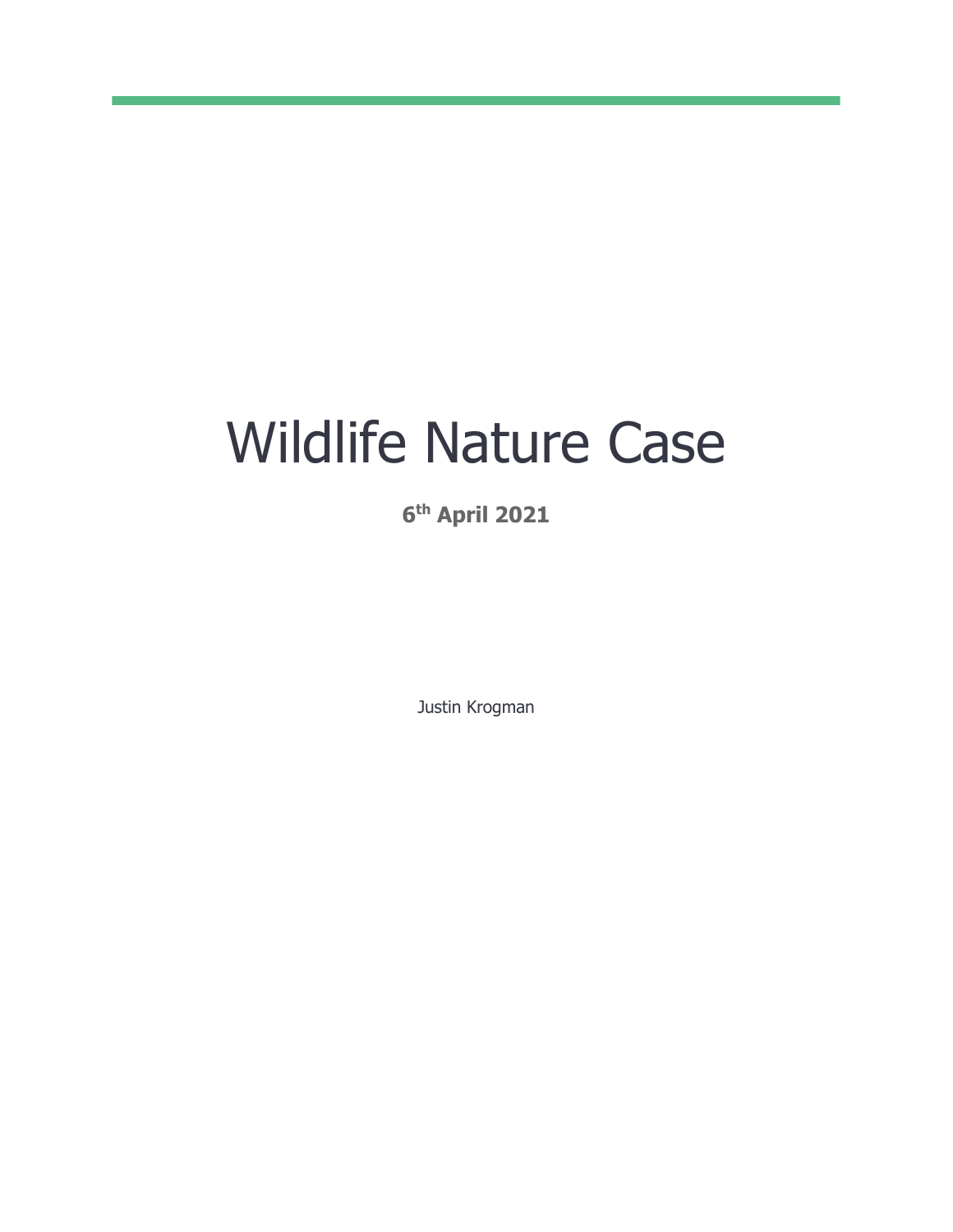# <span id="page-1-0"></span>**TABLE OF CONTENTS**

| <b>TABLE OF CONTENTS</b>                                                                                                     | $\mathbf{1}$                                                                |
|------------------------------------------------------------------------------------------------------------------------------|-----------------------------------------------------------------------------|
| <b>PROBLEM STATEMENT</b>                                                                                                     | $\overline{2}$                                                              |
| <b>OVERVIEW</b>                                                                                                              | $\overline{2}$                                                              |
| <b>GOALS</b>                                                                                                                 | $\overline{2}$                                                              |
| <b>TARGET AUDIENCES</b>                                                                                                      | $\overline{2}$                                                              |
| <b>SPECIFICATIONS</b><br>Controls<br><b>Difficulty</b><br>Setting<br>Platform<br>Primary Gameplay Loop<br>Dialogue<br>Quests | 3<br>3<br>3<br>3<br>$\overline{4}$<br>$\overline{4}$<br>$\overline{4}$<br>5 |
| <b>MILESTONES</b><br>Playable Prototype<br>Final Product and Demonstration<br><b>Future Development</b>                      | 6<br>6<br>6<br>6                                                            |
| <b>CONCEPT ART</b>                                                                                                           | $\overline{7}$                                                              |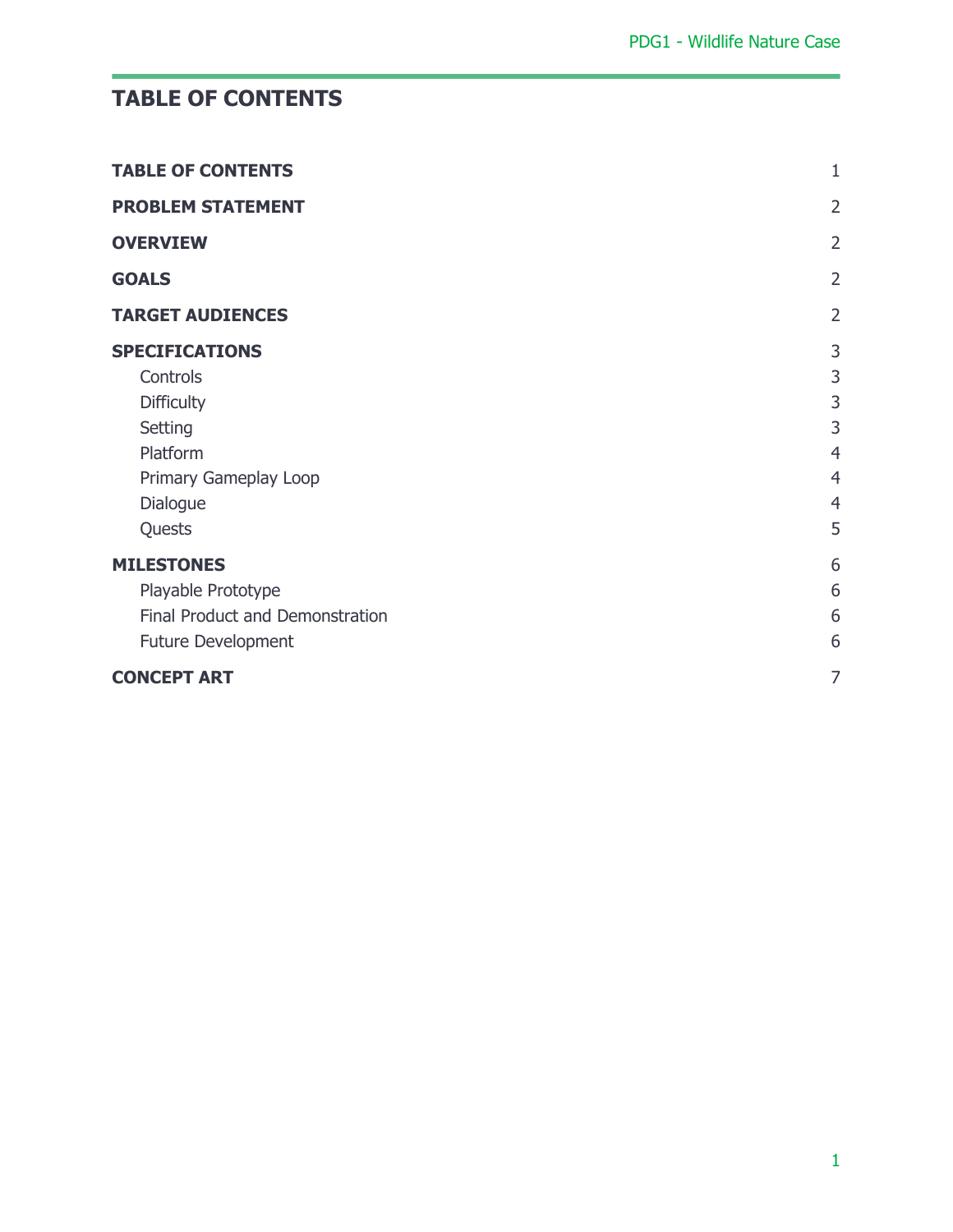### <span id="page-2-0"></span>**PROBLEM STATEMENT**

Our client, Staatsbosbeheer, needs a tool (online and/or offline) that will help raise children's awareness of the animals living in our national parks.

## <span id="page-2-1"></span>**OVERVIEW**

The product will be a fully playable prototype that resembles a Pokemon GO style adventure game from an isometric point of view, the game will be focused on exploring Dutch national parks and finding different kinds of animals and wildlife that live in these parks. The player will explore the parks while interacting with NPC's to gain quests and objectives, these will task the player to begin searching for animals to scan within the parks and learn about. Once all animals in the national park have been documented, the game is over and the player has won the game. Based on our primary target audience, there will be no failure condition.

## <span id="page-2-2"></span>**GOALS**

- 1. Interactive and different for every user, takes user input and converts it to a unique user experience. The players should make some decisions in the start that will affect the game. (Changing UI colour, character colour, difficulty, starting items/ animals, etc.)
- 2. A list of animals that the user can find, scan and learn about. Potentially expanded to more animal types and species in the future.
- 3. Fully accurate representation of Dutch animal life, ecosystems, and national parks.
- 4. Informativ, fun, and engaging for our primary target audience.

## <span id="page-2-3"></span>**TARGET AUDIENCES**

- 1. Primary Target Audience: Dutch children aged 8-14 that have cell phones and are interested in nature.
- 2. Secondary Target Audience: Dutch school systems that are teaching students about nature, national parks, and animal life.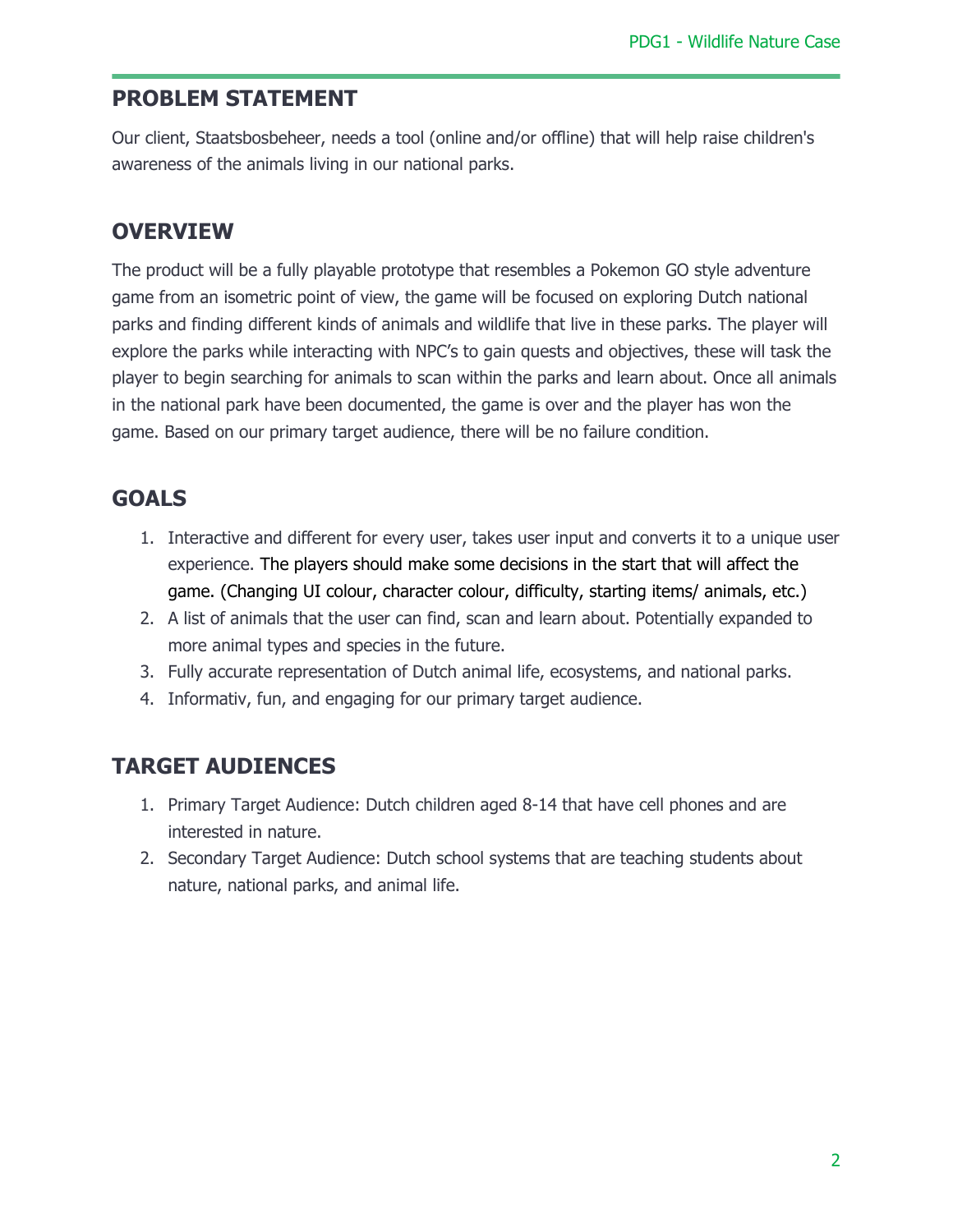## <span id="page-3-0"></span>**SPECIFICATIONS**

A Unity 3D project that will require use of free assets from the internet for some models and environments, combined with original programming, 3D models, and designs to create an informative and entertaining game.

## <span id="page-3-1"></span>**Controls**

Basic Movement: WASD keys to move the player.

- E: Primary interaction with objects, NPC's, etc.
- Q: Scan animals when in view and range.

Esc: Open options menu.

## <span id="page-3-2"></span>**Difficulty**

Difficulty in the game can be managed in several ways, there can be set difficulties that influence animal movement speeds, movement patterns, and limitations towards scanning range. Additionally, there can be no specifically set difficulty that the player can choose, however the difficulty will be built directly into the interactions between the player and various animal life. Examples of this can be that certain animals can be naturally more difficult to scan such as birds that are agile and able to move through the game area more quickly than the player. This would lead to developing more skill based gameplay that requires the player to learn the movement patterns and maneuvers of animal life in order to successfully scan them.

## <span id="page-3-3"></span>**Setting**

The Dutch national park Schiermonnikoog that is located on the island of Schiermonnikoog located off the North coast of The Netherlands will be the primary location of the prototype.

The setting of the game takes heavy inspiration from the Pokemon franchise, in our world, a new camera technology has appeared and grown in popularity rapidly all across the globe. This technology allows users to learn various kinds of information about animals after taking photos of them. The user plays as a character who is a big fan of the Dutch National Parks, and decides to set out on a quest to discover all of the animals that exist within them using this new technology.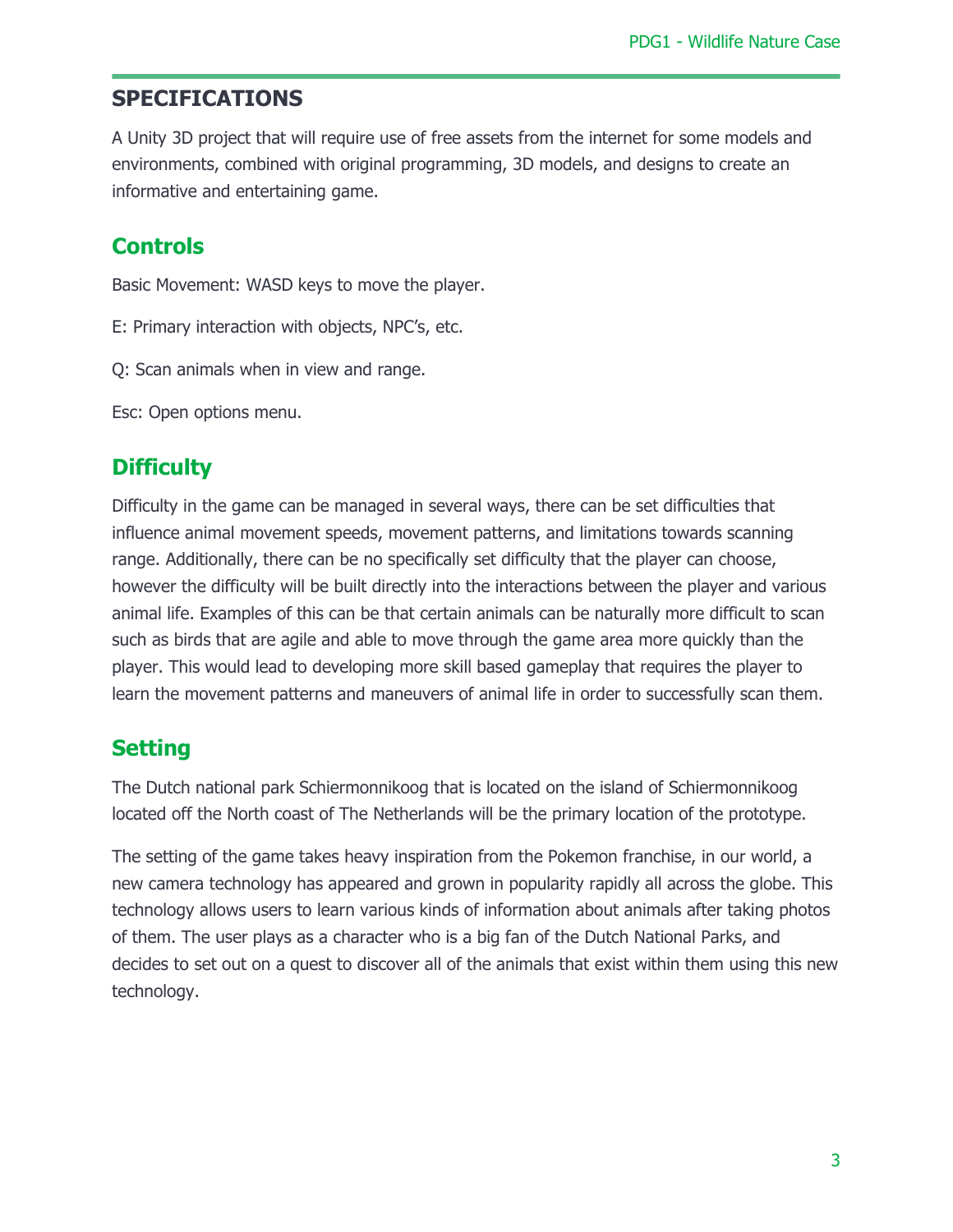## <span id="page-4-0"></span>**Platform**

Made in Unity 3D for the personal computer utilizing the Windows operating system. Future improvements include expanding to iOS computers and phones, as well as Android phones.



# <span id="page-4-1"></span>**Primary Gameplay Loop**

## <span id="page-4-2"></span>**Dialogue**

Game: "Press E to talk"

Park Ranger: "Welcome to Schiermonnikoog!"

Park Ranger: "Be sure not to disturb any wildlife while exploring the island!"

Park Ranger: "You can snap a photo of any wildlife you encounter with your personal camera when in range."

Park Ranger: "Watch out for snakes on the island! They have a painful bite."

Park Ranger: "Did you know that Schiermonnikoog is one of twenty one different national parks here in The Netherlands? There's so much to enjoy!"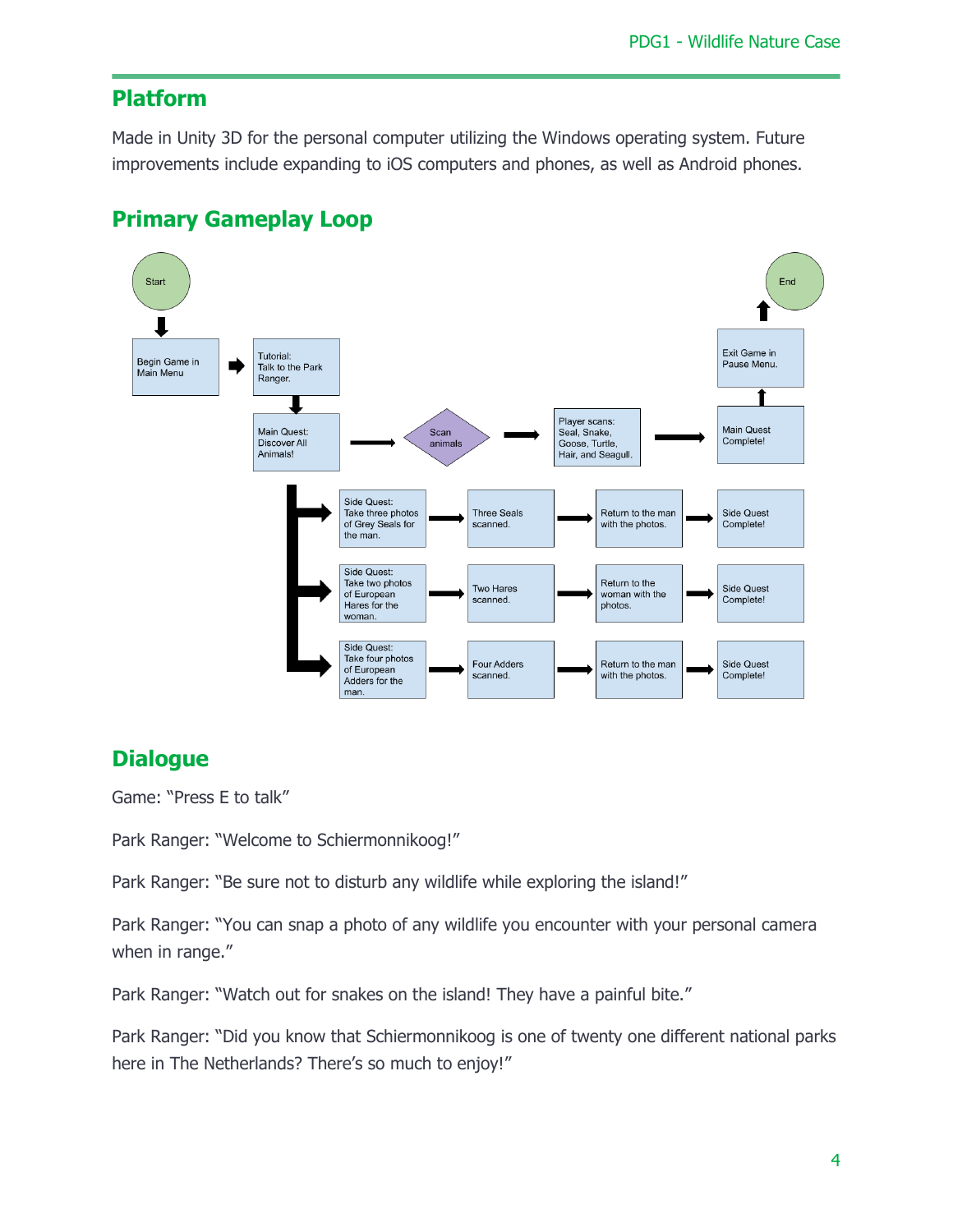NPC: "Are you looking for animals too? I'm studying marine life here! Did you know this island has a healthy seal population?"

NPC: "A bird just stole my french fry!"

NPC: "What a beautiful day! Glad I brought sunscreen."

NPC: "I can't believe the island is 16 kilometres long! I need to rent a bicycle!"

NPC: "I just saw a snake cross the road, almost snapped a picture of it too!"

NPC: "Did you know that the European Adder is the only venomous snake that can be found in several European countries?"

NPC: "Did you know that Barnacle Geese are sometimes hunted by Polar Bears?! This new camera technology is wonderful!"

NPC: "I was watching the ocean just now, a shark popped out of the water and ate a seagull! Did you see that?!"

NPC: "There are so many Hares around here! They're my favourite animal!"

NPC: "I can't believe how big this beach is! It's so beautiful!"

NPC: "Wow! This picture I took of a turtle looks great! Did you know they have almost no natural predators except some sharks and killer whales?"

NPC: "There are so many Seagulls in this area! They certainly have adapted well to live with humans. Earlier I saw one steal someone's french fry!"

## <span id="page-5-0"></span>**Quests**

- 1. Tutorial: Talk to the Park Ranger.
- 2. Discover All Animals: Discover Seal, Snake, Goose, Turtle, hair, and seagull.
- 3. Side Quests: Take three photos of Grey Seals for the man, take two photos of European Hares for the woman, take four photos of European Adders for the man.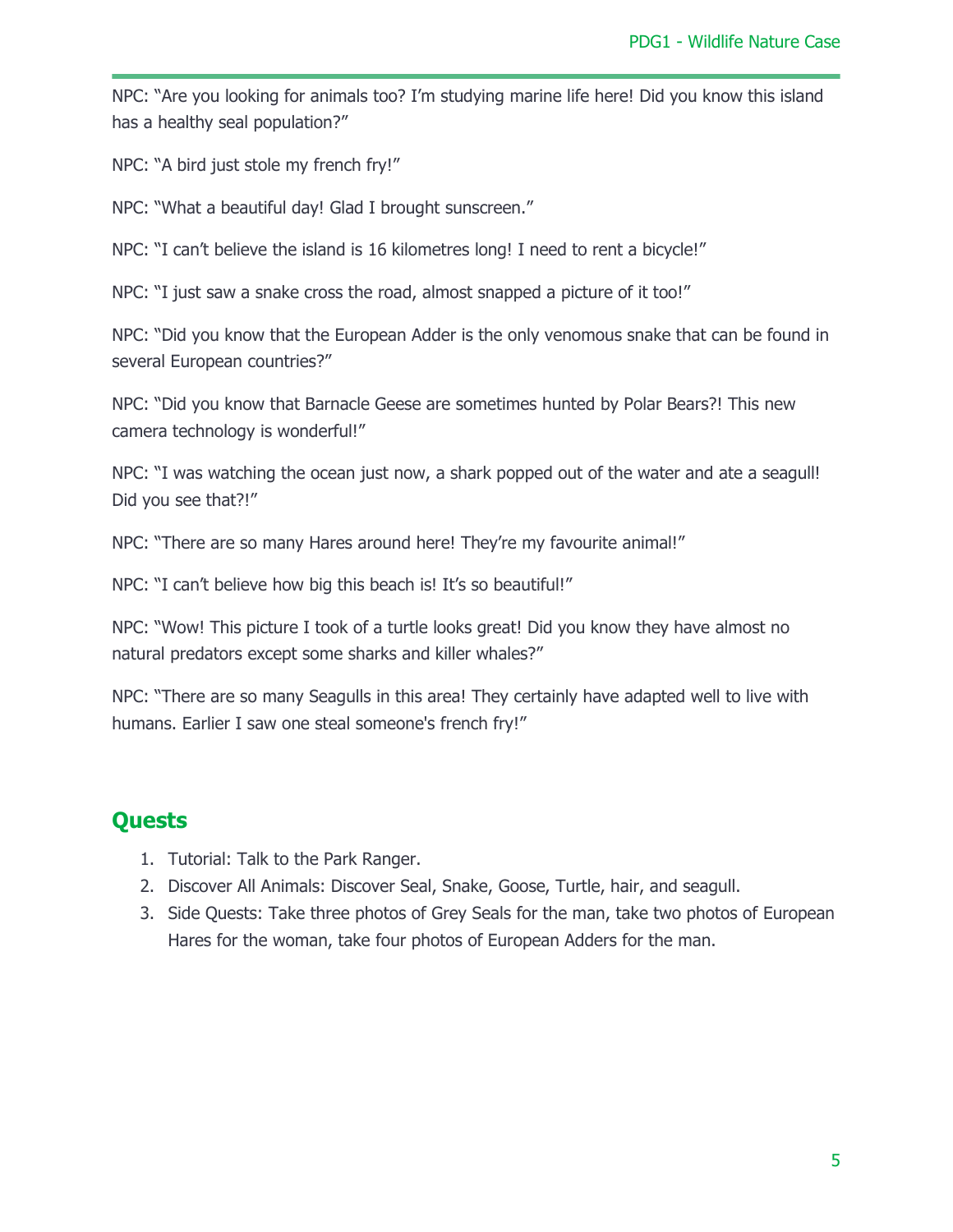#### <span id="page-6-1"></span><span id="page-6-0"></span>**MILESTONES**

#### **Playable Prototype**

The first milestone the team is pursuing is to have a playable prototype where a player can explore around a representation of Schiermonnikoog from an isometric perspective, with at least one animal that is able to move around the game world and be scanned by the player. A single NPC that can be interacted with to gain a quest to scan the single animal will be the primary objective of this prototype.

#### <span id="page-6-2"></span>**Final Product and Demonstration**

For the final product that our team will be demonstrating, the prototype will be composed of six animals and a large level that is a representation of Schiermonnikoog. The user will be able to explore around the island, scan animals with their character's personal camera, and complete several side quests. Once the user has scanned an animal they will be able to see various kinds of information about that animal within the registry. Once the main questline to discover all the animals on the island has been completed, the player can continue to explore and complete side quests until they wish to leave and exit the game.

#### <span id="page-6-3"></span>**Future Development**

If the prototype continues with development in the future, it would be expanded to include all twenty one Dutch National Parks and a significantly larger catalogue of animals to be scanned. Additionally, more information and stronger consideration towards the interactions between the user and the animals would be developed in order to promote learning related to the animals. Part of the expansion would also include more advanced artificial intelligence for the non-player characters and animals in the game, as well as more advanced level design and controls.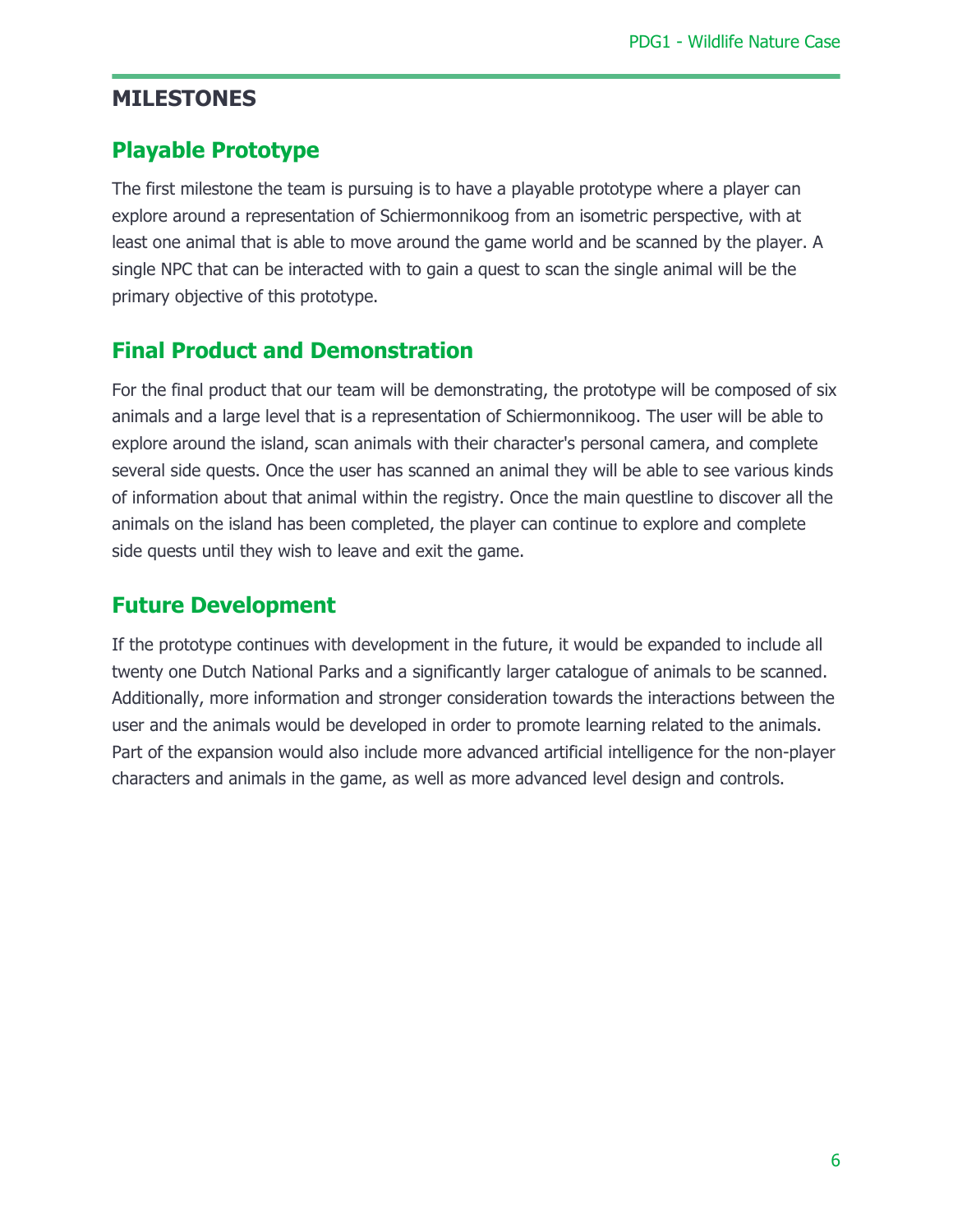# <span id="page-7-0"></span>**CONCEPT ART**





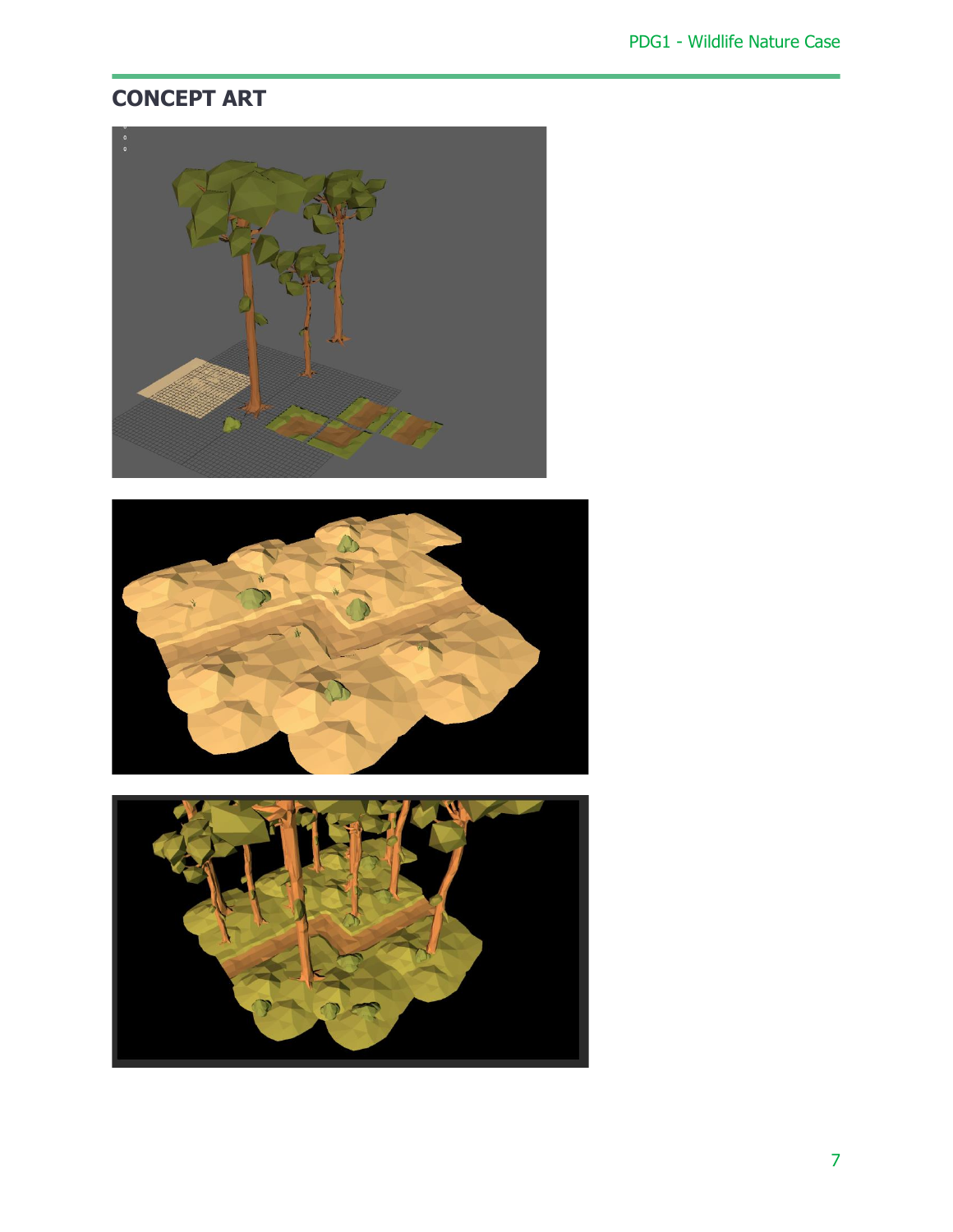